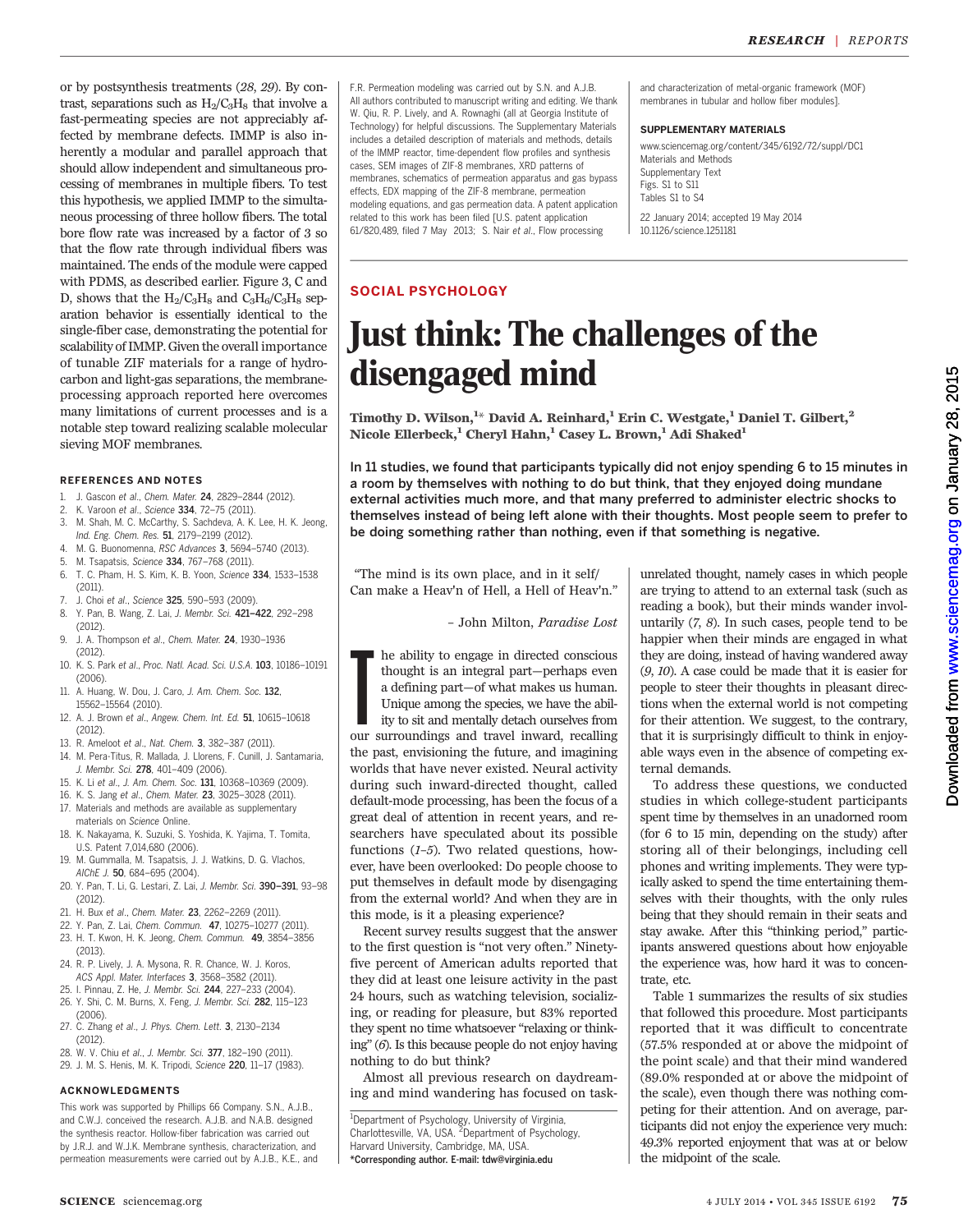Perhaps the unfamiliar environs of the psychological laboratory made it difficult for people to become lost in and enjoy their thoughts. In study 7, we instructed college-student participants to complete the study at home, by clicking on a link to a Web program when they were alone and free of external distractions. Many participants found it difficult to follow these instructions: 32% reported that they had "cheated" by engaging in an external activity (such as listening to music or consulting their cell phones) or getting up out of their chair. Furthermore, there was no evidence that participants enjoyed the experience more when they were in the privacy of their homes. The mean reported enjoyment was lower when they were at home than when they were in the laboratory  $[t(188) = 2.47, P = 0.014]$ , and participants reported that it was harder to concentrate on their thoughts when they were at home  $\lceil t(188) = 2.87, P = 0.005 \rceil$  (Table 1). These differences must be interpreted with caution, because we did not randomly assign participants to a location, but they suggest that just thinking is no easier at home than it is in the laboratory.

Would participants enjoy themselves more if they had something to do? In study 8, we randomly assigned participants to entertain themselves with their own thoughts or to engage in external activities (such as reading a book, listening to music, or surfing the Web). We asked the latter participants not to communicate with others (e.g., via texting or emailing), so that we could compare nonsocial external activities (such as reading) with a nonsocial internal activity (thinking). As seen in Table 1, participants enjoyed the external activities much more than just thinking  $[t(28) = 4.83, P < 0.001]$ , found it easier to concentrate  $[t(28) = 4.16, P < 0.001]$ , and reported that their minds wandered less  $[t(28) = 3.61, P = 0.001].$ 

To see whether the difficulty with "just thinking" is distinctive to college students, in study 9 we recruited community participants at a farmer's market and a local church. The participants ranged in age from 18 to 77 (median age = 48.0 years). As in study 7, they completed the study online in their own homes, after receiving instructions to do so when they were alone and free of any external distractions. The results were similar to those found with college students. There was no evidence that enjoyment of the thinking period was related to participants' age, education, income, or the frequency with which they used smart phones or social media (table S2).

There was variation in enjoyment in our studies, and we included several individual difference measures to investigate what sort of person enjoys thinking the most (summarized in table S3). The variables that consistently predicted enjoyment across studies were items from two subscales of the Short Imaginal Process Inventory (11). The Positive Constructive Daydreaming subscale (e.g., "My daydreams often leave me with a warm, happy feeling") correlated positively with enjoyment, and the Poor Attentional Control subscale (e.g., "I tend to be

easily bored") correlated negatively with enjoyment. None of the other correlations exceeded 0.27 (table S3).

So far, we have seen that most people do not enjoy "just thinking" and clearly prefer having something else to do. But would they rather do an unpleasant activity than no activity at all? In study 10, participants received the same instructions to entertain themselves with their thoughts in the laboratory but also had the opportunity to experience negative stimulation (an electric shock) if they so desired. In part 1 of the study, participants rated the pleasantness of several positive stimuli (e.g., attractive photographs) and negative stimuli (e.g., an electric shock). Participants also reported how much they would pay to experience or not experience each stimulus again, if they were given \$5. Next, participants received our standard instructions to entertain themselves with their thoughts (in this case for 15 min). If they wanted, they learned, they could receive an electric shock again during the thinking period by pressing a button. We went to some length to explain that the primary goal was to entertain themselves with their thoughts and that the decision to receive a shock was entirely up to them.

Many participants elected to receive negative stimulation over no stimulation—especially men: 67% of men (12 of 18) gave themselves at least one shock during the thinking period [range = 0 to 4 shocks, mean  $(M)$  = 1.47, SD = 1.46, not including one outlier who administered 190 shocks to himself], compared to 25% of women (6 of 24; range = 0 to 9 shocks,  $M =$ 1.00, SD = 2.32). Note that these results only include participants who had reported that they would pay to avoid being shocked again. (See the supplementary materials for more details.) The gender difference is probably due to the tendency for men to be higher in sensationseeking (12). But what is striking is that simply being alone with their own thoughts for 15 min was apparently so aversive that it drove many participants to self-administer an electric shock that they had earlier said they would pay to avoid.

Why was thinking so difficult and unpleasant? One possibility is that when left alone with their thoughts, participants focused on their own shortcomings and got caught in ruminative thought cycles (13–16). Research shows, however, that self-focus does not invariably lead to rumination (17), a finding that was confirmed in our studies. At the conclusion of the thinking period, we asked participants to describe what they had been thinking about, and we analyzed these reports with linguistic analysis software (18). There was no relationship between the extent of self-focus (as assessed by the use of firstperson personal pronouns) and participants' use of positive-emotion words, negative-emotion words, or reported enjoyment of the thinking period correlations = 0.033, 0.025, and 0.022, respectively; 218 participants, ns) (see table S4 for other results of the linguistic analyses).

Another reason why participants might have found thinking to be difficult is that they simultaneously had to be a "script writer" and an "experiencer"; that is, they had to choose a topic to think about ("I'll focus on my upcoming summer vacation"), decide what would happen ("Okay, I've arrived at the beach, I guess I'll lie in the sun for a bit before going for a swim"), and then mentally experience those actions. Perhaps people would find it easier to enjoy their thoughts if they had time to plan in advance what they would think about. We tested this hypothesis in studies 1 to 7. Participants were randomly assigned to our standard "thinking period" condition (the results of which are shown in Table 1) or to conditions in which they first spent a few minutes planning what they would think about. We tried several versions of these "prompted fantasy" instructions (summarized in table S1) and found that none reliably increased participants' enjoyment of the thinking period. Averaged across studies, participants in the prompted fantasy conditions reported similar levels of enjoyment as did participants in the standard conditions  $[M = 4.97$  versus  $4.94$  (SDs = 1.80, 1.84),  $t(450) = 0.15$ , ns].

There is no doubt that people are sometimes absorbed by interesting ideas, exciting fantasies,

Table 1. Reactions to the "thinking period" under different conditions.

| <b>Measure</b>              |           | Studies 1 to 6:<br>In the lab<br>$(n = 146)$ | Study 7:<br>At home<br>$(n = 44)$ | Study 8: At home                                         |                                             |
|-----------------------------|-----------|----------------------------------------------|-----------------------------------|----------------------------------------------------------|---------------------------------------------|
|                             |           |                                              |                                   | <b>Standard</b><br>thought<br>instructions<br>$(n = 15)$ | <b>External</b><br>activities<br>$(n = 15)$ |
| Enjoyment*                  | <b>SD</b> | 1.77                                         | 1.95                              | 2.23                                                     | 1.91                                        |
|                             | M         | 5.12                                         | 4.35                              | 3.20                                                     | 6.87                                        |
| Hard to concentrate+        | <b>SD</b> | 2.23                                         | 1.72                              | 2.28                                                     | 2.01                                        |
|                             | M         | 5.04                                         | 6.09                              | 6.07                                                     | 2.80                                        |
| Mind wandering <sup>+</sup> | <b>SD</b> | 1.92                                         | 1.85                              | 1.80                                                     | 2.66                                        |
|                             | М         | 6.86                                         | 7.14                              | 6.67                                                     | 3.67                                        |

\*Mean of three items, each answered on nine-point scales: How enjoyable and entertaining the thinking<br>period was and how bored participants were (reverse-scored) Crophach's alpha = 0.89 + Fxtent to period was and how bored participants were (reverse-scored). Cronbach's alpha =  $0.89$ . which participants reported that it was hard to concentrate on what they chose to think about (nine-point scale; the higher the number, the greater the reported difficulty).  $\uparrow$   $\uparrow$  Extent to which participants reported that their mind wandered during the thinking period (nine-point scale; the higher the number, the greater the reported mind-wandering).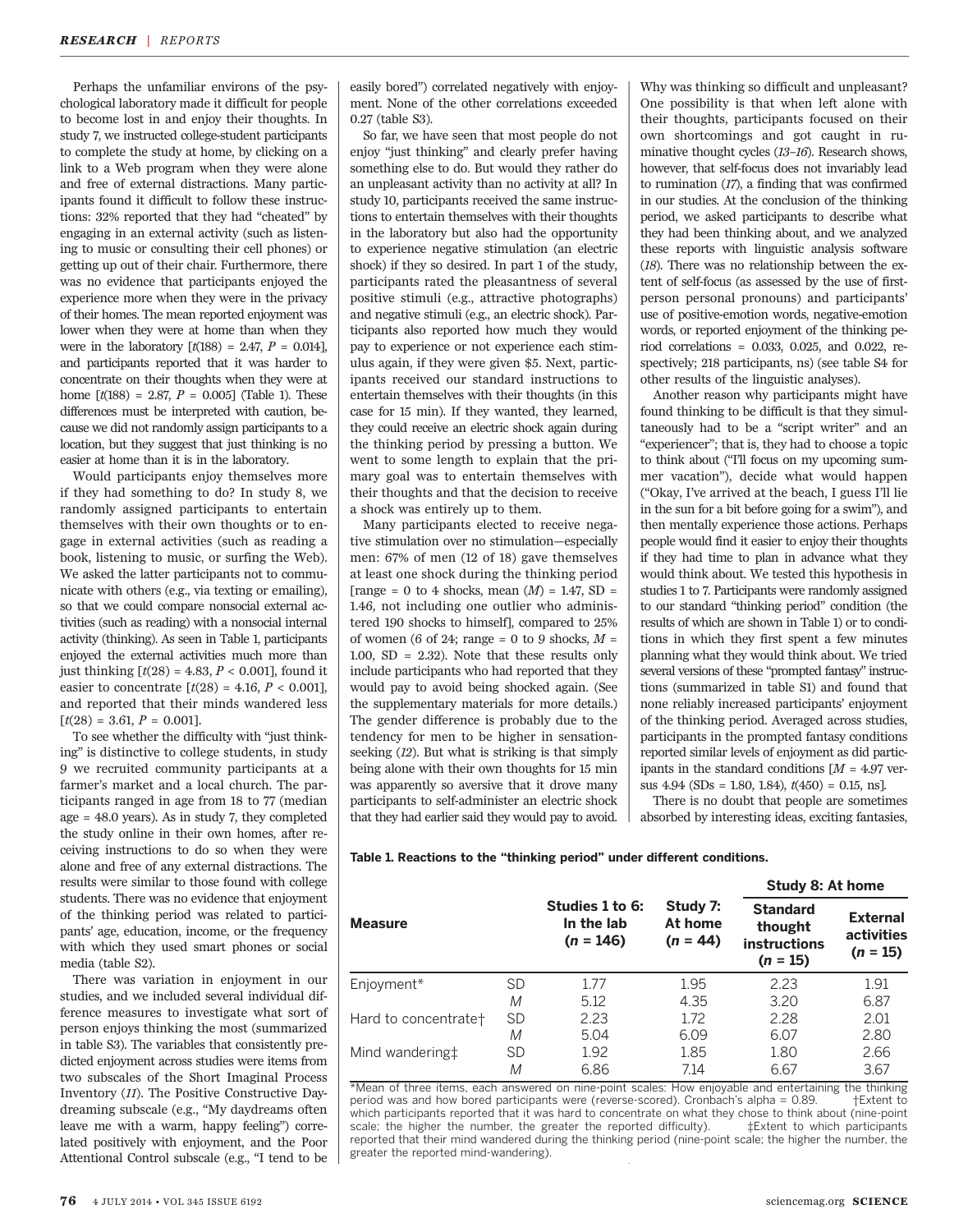and pleasant daydreams (19–21). Research has shown that minds are difficult to control (8, 22), however, and it may be particularly hard to steer our thoughts in pleasant directions and keep them there. This may be why many people seek to gain better control of their thoughts with meditation and other techniques, with clear benefits (23–27). Without such training, people prefer doing to thinking, even if what they are doing is so unpleasant that they would normally pay to avoid it. The untutored mind does not like to be alone with itself.

## REFERENCES AND NOTES

- 1. M. E. Raichle et al. Proc. Natl. Acad. Sci. U.S.A. 98, 676–682 (2001).
- 2. R. L. Buckner, J. R. Andrews-Hanna, D. L. Schacter, Ann. N. Y. Acad. Sci. 1124, 1–38 (2008).
- 3. J. R. Andrews-Hanna, Neuroscientist 18, 251–270 (2012).
- 4. M. H. Immordino-Yang, J. A. Christodoulou, V. Singh, Perspect. Psychol. Sci. 7, 352–364 (2012).
- 5. M. F. Mason et al., Science 315, 393–395 (2007).
- 6. American Time Use Survey, Bureau of Labor Statistics, U.S. Department of Labor: www.bls.gov/tus/home.htm#data (2012).
- 7. R. L. McMillan, S. B. Kaufman, J. L. Singer, Front. Psychol. 4, 626 (2013).
- 8. J. Smallwood, J. W. Schooler, Psychol. Bull. 132, 946–958 (2006).
- 9. M. A. Killingsworth, D. T. Gilbert, Science 330, 932 (2010).
- 10. M. S. Franklin et al., Front. Psychol. 4, 583 (2013).
- 11. G. J. Huba, J. L. Singer, C. S. Aneshensel, J. S. Antrobus, Short Imaginal Processes Inventory: Manual (Research Psychologists Press, Port Huron, MI, 1982).
- 12. J. W. Roberti, J. Res. Pers. 38, 256–279 (2004).
- 13. S. Duval, R. A. Wicklund, A Theory of Objective Self-Awareness (Academic Press, San Diego, CA, 1972).
- 14. R. F. Baumeister, Escaping the Self (BasicBooks, New York, 1991).
- 15. M. Leary, The Curse of the Self (Oxford Univ. Press, New York, 2004)
- 16. S. Nolen-Hoeksema, B. E. Wisco, S. Lyubomirsky, Perspect. Psychol. Sci. 3, 400–424 (2008).
- 17. N. Mor, J. Winquist, Psychol. Bull. 128, 638–662 (2002).
- 18. J. W. Pennebaker, R. J. Booth, M. E. Francis, LIWC2007: Linguistic
- Inquiry and Word Count (LIWC.net, Austin, TX, 2007). 19. J. L. Singer, Daydreaming: An Introduction to the
- Experimental Study of Inner Experience (Random House, New York, 1966).
- 20. J. L. Singer, Am. Psychol. 30, 727–738 (1975).
- 21. E. Klinger, Daydreaming (Tarcher, Los Angeles, CA, 1990).
- 22. D. M. Wegner, Psychol. Rev. 101, 34–52 (1994). 23. P. Grossman, L. Niemann, S. Schmidt, H. Walach, J. Psychosom.
- Res. 57, 35-43 (2004). 24. S. G. Hofmann, P. Grossman, D. E. Hinton, Clin. Psychol. Rev.
- 31, 1126–1132 (2011).
- 25. A. G. Harvey, S. Payne, Behav. Res. Ther. 40, 267–277 (2002).
- 26. B. Baird et al., Psychol. Sci. 23, 1117–1122 (2012).
- 27. J. W. Schooler et al., Psychol. Learn. Motiv. 60, 1-33 (2014).

### ACKNOWLEDGMENTS

We acknowledge the support of NSF grant SES-0951779. The data from all studies can be accessed at https://osf.io/cgwdy/files/. We thank J. Coan for his help with study 10 and E. Winkler, the pastor of Wesley Memorial United Methodist Church, for his help in recruiting participants for study 9.

#### SUPPLEMENTARY MATERIALS

www.sciencemag.org/content/345/6192/75/suppl/DC1 Materials and Methods Additional Analyses across Studies Fig. S1 Tables S1 to S4 References (28–40)

14 January 2014; accepted 10 June 2014 10.1126/science.1250830

## CLIMATE CHANGE

## Climate change and wind intensification in coastal upwelling ecosystems

W. J. Sydeman, $^{1_\star}$  M. García-Reyes, $^1$  D. S. Schoeman, $^2$  R. R. Rykaczewski, $^3$ S. A. Thompson,  $^{1,4}$  B. A. Black,  $^5$  S. J. Bograd<sup>6</sup>

In 1990, Andrew Bakun proposed that increasing greenhouse gas concentrations would force intensification of upwelling-favorable winds in eastern boundary current systems that contribute substantial services to society. Because there is considerable disagreement about whether contemporary wind trends support Bakun's hypothesis, we performed a meta-analysis of the literature on upwelling-favorable wind intensification. The preponderance of published analyses suggests that winds have intensified in the California, Benguela, and Humboldt upwelling systems and weakened in the Iberian system over time scales ranging up to 60 years; wind change is equivocal in the Canary system. Stronger intensification signals are observed at higher latitudes, consistent with the warming pattern associated with climate change. Overall, reported changes in coastal winds, although subtle and spatially variable, support Bakun's hypothesis of upwelling intensification in eastern boundary current systems.

I<br>I<br>Of n eastern boundary current systems (EBCSs), coastal upwelling fuels high productivity, supporting vast and diverse marine populations. With a surface area of only ~2% of the global oceans, EBCSs provide upward of 20% of wild marine-capture fisheries (1) as well as essential habitat for marine biodiversity (2). Understanding upwelling variability is also key to assessments of marine ecosystem health, influencing factors such as ocean acidification and deoxygenation (3–5). Although the ecological relevance of upwelling is clear, the future of upwelling under anthropogenic climate change is not (6–8). In 1990, Andrew Bakun hypothesized that global warming could result in steeper temperature and sea-level pressure gradients between the oceans and the continents, causing alongshore upwelling-favorable winds to intensify  $(6)$ . Although the increase in global temperatures is unquestioned (7), its influence on upwelling-favorable winds remains uncertain. In an attempt to resolve disagreement in the literature concerning the intensification of upwelling winds, we conducted a "preponderance of evidence" meta-analysis on results from previous studies that tested Bakun's wind intensi-

<sup>1</sup>Farallon Institute for Advanced Ecosystem Research, Suite Q, 101 H Street, Petaluma, CA 94952, USA. <sup>2</sup>Faculty of Science, Health, Education and Engineering, University of the Sunshine Coast, Locked Bag 4, Maroochydore DC, Queensland 4558, Australia. <sup>3</sup>Department of Biological Sciences and Marine Science Program, University of South Carolina, 701 Sumter Street, Columbia, SC 29208, USA. 4 Climate Impacts Group, University of Washington, Box 355674, Seattle, WA 98195, USA. <sup>5</sup> Marine Science Institute, University of Texas, 750 Channel View Drive, Port Aransas, TX 78373, USA. <sup>6</sup>Environmental Research Division, National Oceanic and Atmospheric Administration (NOAA) Southwest Fisheries Science Center, 1352 Lighthouse Avenue, Pacific Grove, CA 93950-2097, USA.

\*Corresponding author. E-mail: wsydeman@comcast.net

fication hypothesis. Our meta-analysis focused on the outcome of Bakun's purported mechanism: upwelling-favorable wind intensification over the past 6+ decades.

We synthesized results from 22 studies published between 1990 and 2012, 18 of which contained quantitative information on wind trends. Our resulting database contains 187 non-independent wind trend analyses based on time series ranging in duration from 17 to 61 years [tables S1 to S3 (9)]. We tested whether the evidence from these studies was consistent (increasing winds) or inconsistent (weakening winds) with the Bakun hypothesis. Bakun proposed that winds would intensify in the upwelling or warm season; i.e., May to August in the Northern Hemisphere and November to February in the Southern Hemisphere. Therefore, we categorized each trend based on the months averaged for its calculation: "warm season" or "annual" (all months). Bakun surmised that there would be latitudinal variation in wind trends and predicted that the most substantial intensification would be in the "core" of each EBCS. Therefore, to test for spatial heterogeneity in wind trends, we included absolute latitude in our models (9). We compared results from observational data and model-data reanalysis products, because previous research has shown different trends among these data types (10, 11).

We used logistic regression to model the consistency of wind trends with the Bakun hypothesis. Although all studies included in our analysis undertook formal statistical analysis, they used different analyses and statistical approaches and also used a range of significance levels (0.01 to 0.10), many of which were reported only categorically (9). Consequently, we used a qualitative approach (table S3) in which we down-weighted nominally nonsignificant trends to half the weight